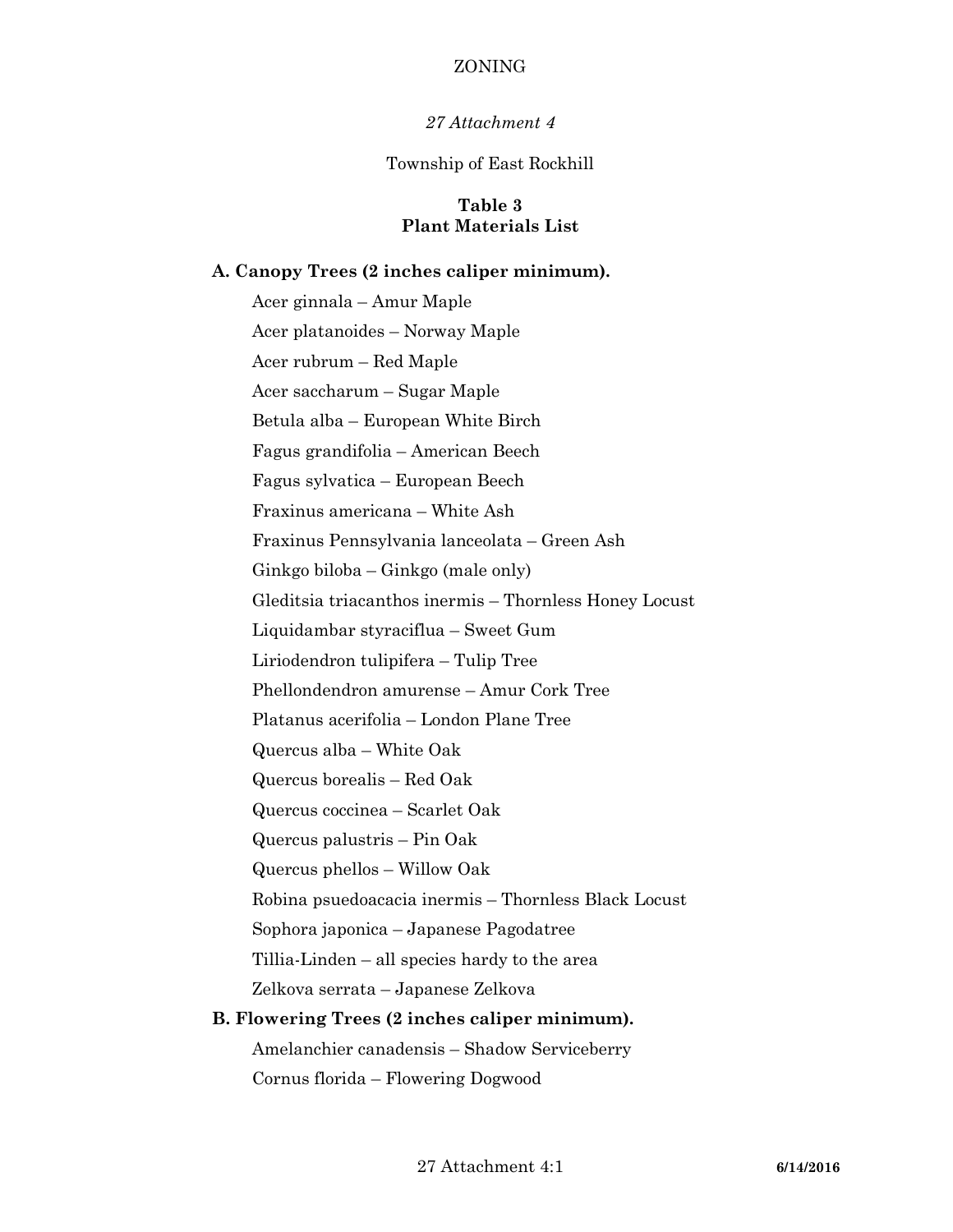Cornus kousa – Kousa Dogwood Cornus mas – Comelian Cherry Crataegus phaenopyrum – Washington Hawthorn Koelreuteria paniculata – Golden Rain Tree Laburnum vossi – Goldenchain Magnolia soulangeana – Saucer Magnolia Magnolia virginiana – Sweetbay Magnolia Malus baccata – Siberian Crab Malus floribunda – Japanese Flowering Crab Malus hopa – Hopa Red-Flowering Crab Oxydendrum arboreum – Sourwood Pyrus calleryana Bradford – Callery Pear Prunus kwanzan – Kwanzan Cherry Prunus yedoensis – Yoshino Cherry

### **C. Evergreens (4 feet high minimum).**

Ilex opaca – American Holly Picea abies – Norway Spruce Picea omorika – Serbian Spruce Picea pungens – Colorado Spruce Pinus nigra – Austrian Pine Pseudotsuga menziesii – Douglas Fir Tsuga canadensis – Canada Hemlock

## **D. Hedge (4 feet high minimum).**

Crataegus intricata – Thicket Hawthorm Forsythia intermedia – Border Forsythia Rhamnus frazula columnaris – Tallhedge Buckthorn Syringa chinensis – Chinese Lilac Syringa vulgaris – Common Lilac Viburnum alatus – Viburnum

## **E. Hedgerow (4 feet high minimum).**

Crataegus crus-galli – Cockspur Thorn Crataegus phaenopyrum – Washington Hawthorn Elaeagnus angustifolia – Russian Olive